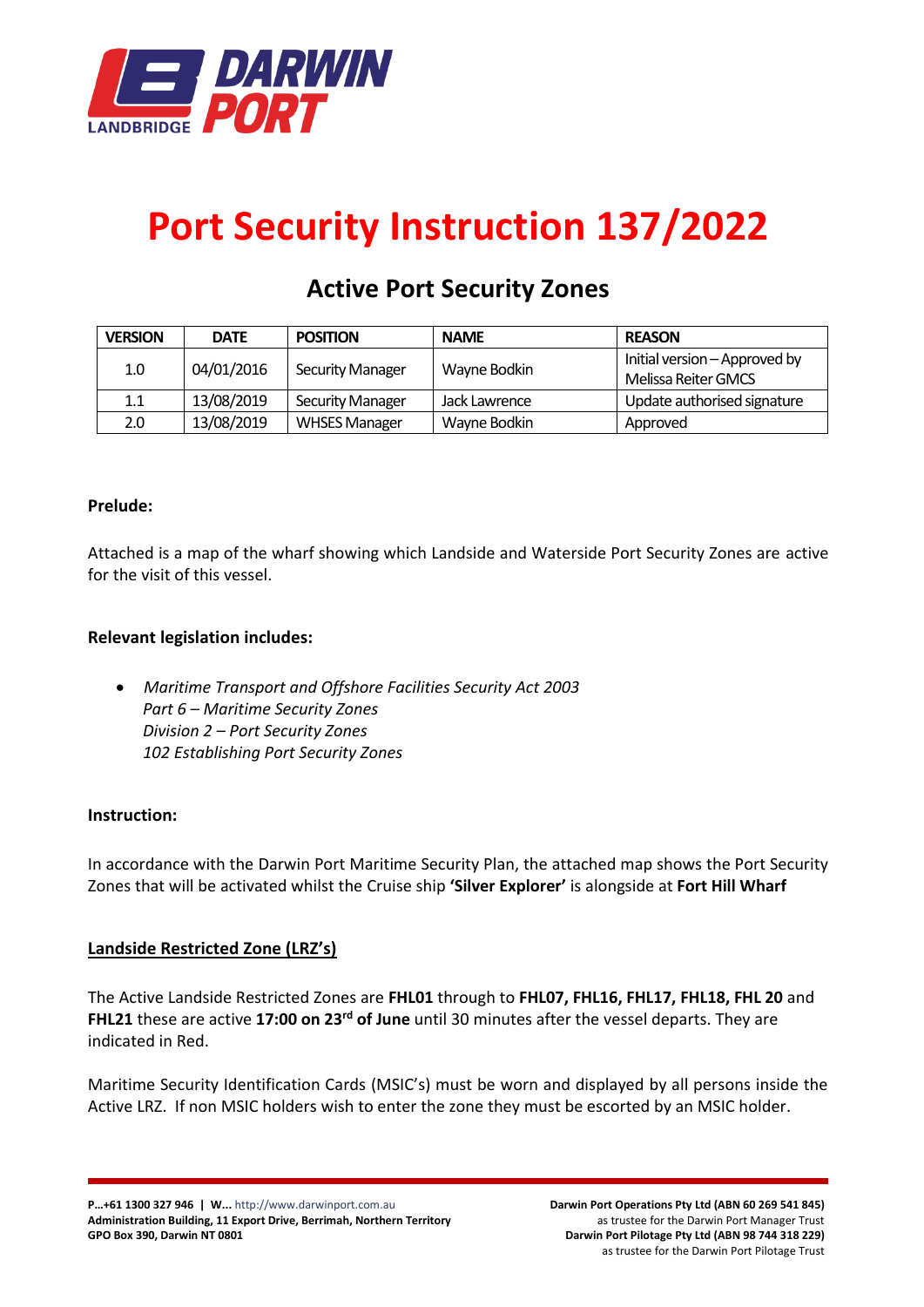

# **Waterside Restricted Zone (WRZ's)**

The Active Waterside Restricted Zone is **FHW01** and is active from **17:00 on 23 rd of June** until 30 minutes after the vessel departs. It is indicated in Blue.

Maritime Security Identification Cards (MSIC's) must be worn and displayed by all persons inside the Active WSRZ. If non MSIC holders wish to enter the zone they must be escorted by an MSIC holder.

Waterside Patrols will be undertaken by Darwin Port vessels whilst the area is active.

#### **Safety:**

Appropriate PPE must be worn at all times.

**All non-essential vehicles must vacate the wharf deck 16:00 on 23 rd of June.**

#### **Darwin Port Contact Details:**

| Port Security Officer          | Wayne Bodkin | 8919 0886 or 0448 658 652 |
|--------------------------------|--------------|---------------------------|
| <b>Harbour Control Officer</b> | Duty Officer | 89190821                  |
| <b>Maritime Security Guard</b> | Duty Officer | 8919 0816 or 0401 110 320 |
| Port Landside Officer          | Duty Officer | 0408 465 063              |

#### **DARWIN PORT**

Issue Status Version 2.0 Issue Date **23/6/2022** Authorised by Wayne Bodkin (Senior Manager Work Health, Safety, Environment & Security) Signature Date